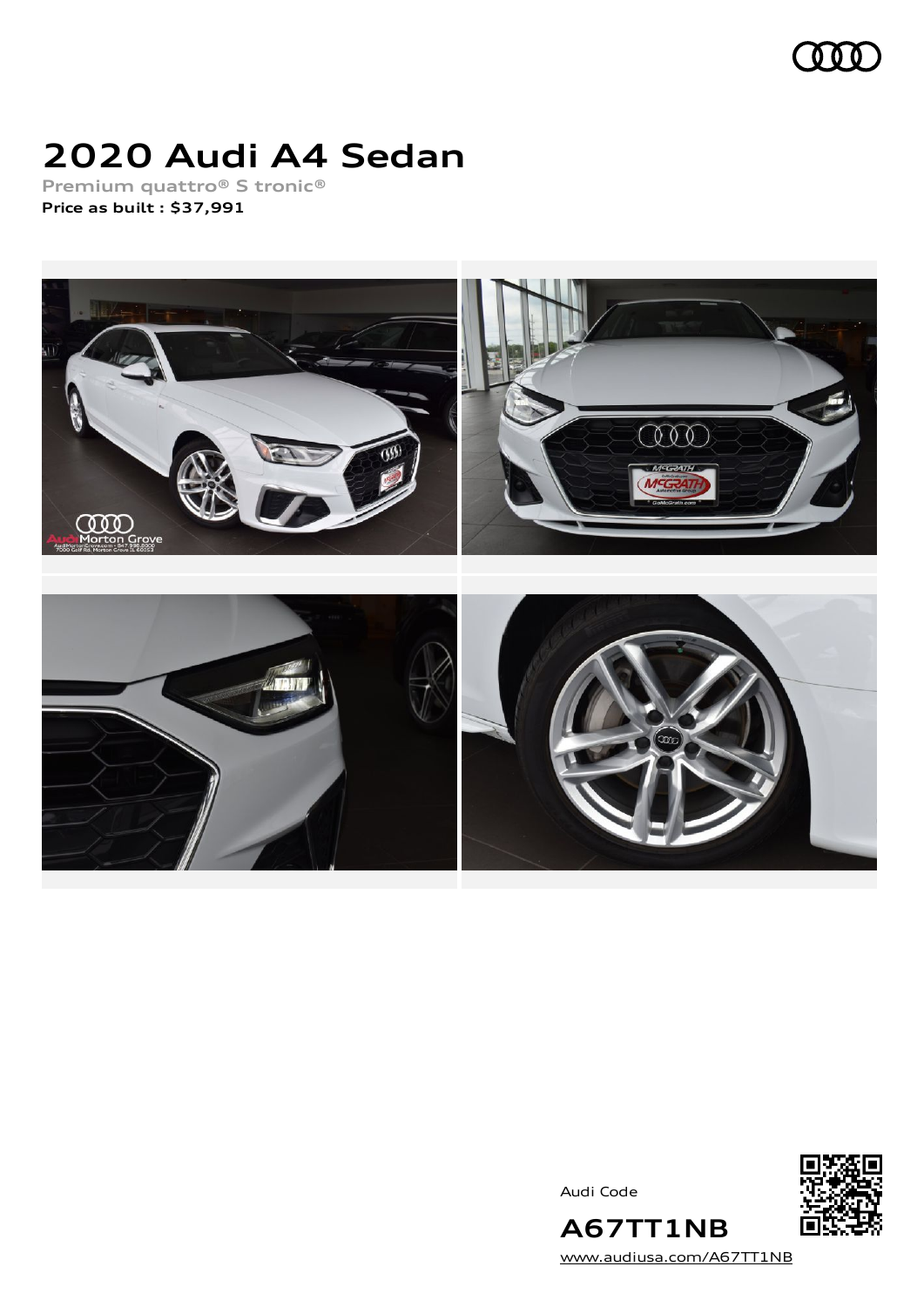**Audi 2020 Audi A4 Sedan** Premium quattro® S tronic®

**Price as buil[t](#page-7-0)** \$37,991

#### **Exterior colour**

Glacier White metallic

#### **Interior colour**

| Seats     | Black with Rock Gray stitching |
|-----------|--------------------------------|
| Dashboard | Black                          |
| Carpet    | Black                          |
| Headliner | Gray                           |



#### **Further Information**

| Type of vehicle | Used car     |
|-----------------|--------------|
| Mileage         | 16,039 miles |
| Warranty        | No           |

**Audi Code** A67TT1NB

**Your configuration on www.audiusa.com** [www.audiusa.com/A67TT1NB](https://www.audiusa.com/A67TT1NB)

**Commission number** 9a851baf0a0e09b12794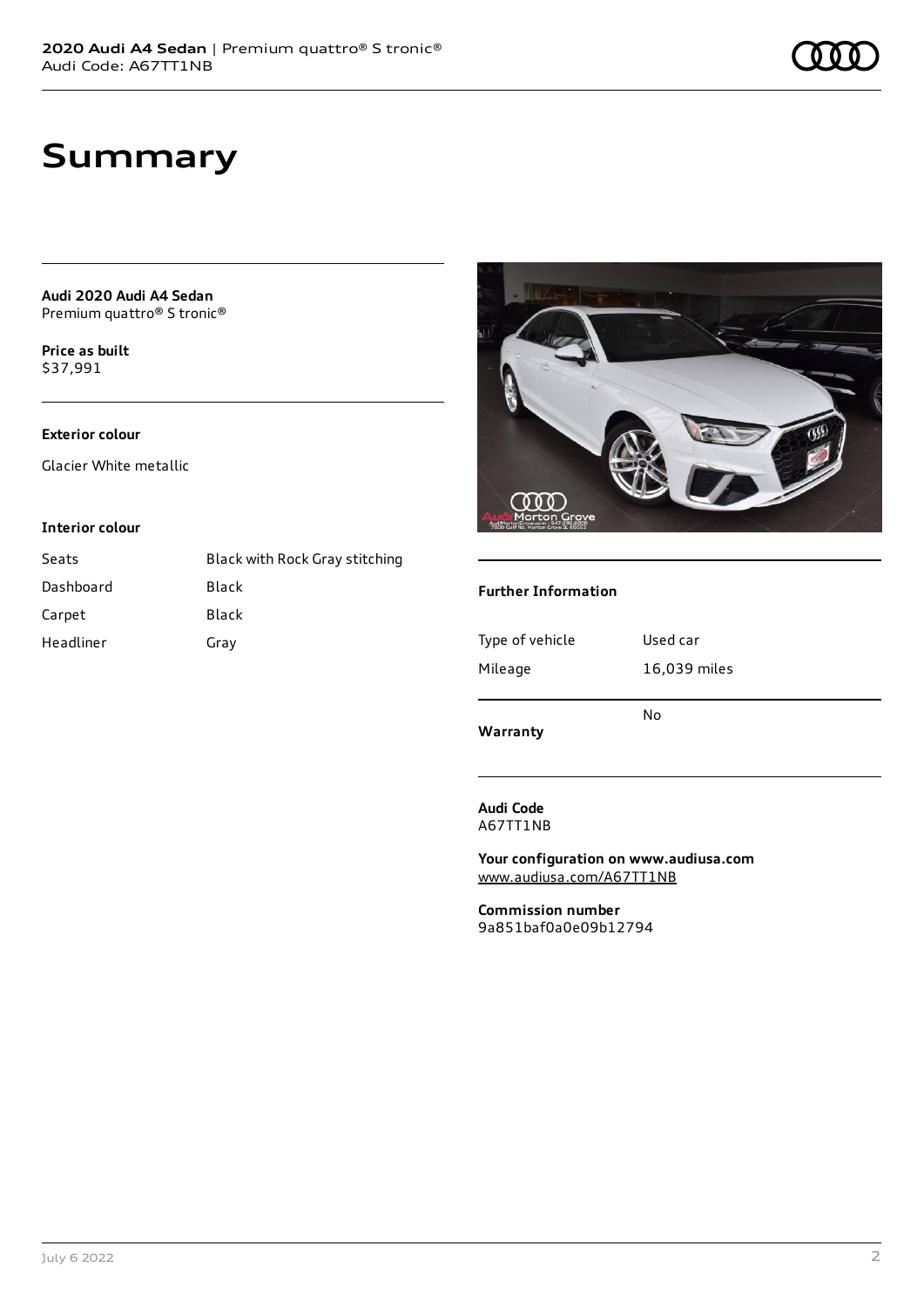# **Equipment**

Glacier White metallic

Audi advanced key—keyless start, stop and entry with hands-free trunk release

Power-adjustable, auto-dimming, heated exterior side mirrors with memory

Convenience package

Audi pre sense® rear

Audi side assist with Rear cross traffic assist and Vehicle exit warning

SiriusXM® with 90-day All Access trial subscription







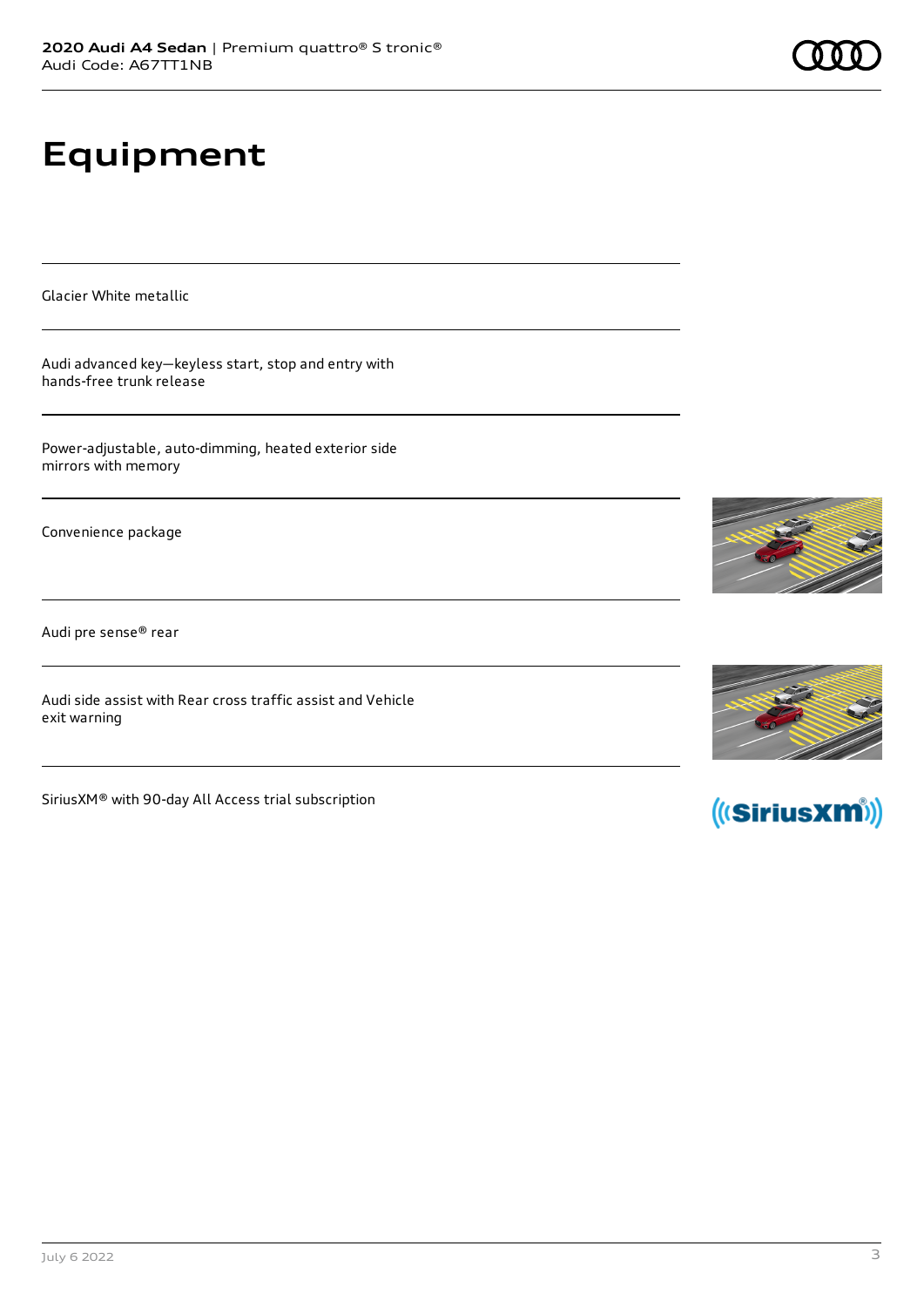## **Standard features**

#### **Safety and Security**

| 4UH             | Driver and front passenger dual-stage<br>airbags                                  |
|-----------------|-----------------------------------------------------------------------------------|
| UH1             | Electromechanical parking brake                                                   |
| 8T2             | Cruise control system                                                             |
| VC2             | Garage door opener (Homelink®)                                                    |
| 6Y2             | Top speed electronically limited to 130 mph                                       |
| 4H <sub>5</sub> | Electronic child locks                                                            |
| QZ7             | Speed-sensitive electromechanical power<br>steering system                        |
| 7K6             | Tire pressure monitoring system (TPMS)                                            |
| 4X3             | Advanced Airbag Protection System                                                 |
| 3B7             | ISOFIX child seat mounting and Top Tether<br>anchorage point for outer rear seats |
|                 |                                                                                   |

#### **Exterior**

| 0PO   | Dual exhaust outlets                               |
|-------|----------------------------------------------------|
| 1S1   | Tool kit & car jack                                |
| 1 B A | Five-link front and rear independent<br>suspension |
| 8FX   | LED headlights                                     |
| HU9   | 245/40 R18 all-season tires                        |
| 8VM   | LED taillights with dynamic turn signals           |
| 4KC   | Heat-insulating glass for side and rear<br>windows |
| 47B   | Aluminum trim around exterior windows              |
| 45S   | 18" Audi Sport® 5-double-spoke design<br>wheels    |

#### **Interior**

QE1 Storage package

### **Interior**

| 3FE             | Power sunroof                                                                       |
|-----------------|-------------------------------------------------------------------------------------|
| VT <sub>5</sub> | Illuminated aluminum door sills with S logo                                         |
| 6NO             | Black cloth headliner                                                               |
| <b>9AQ</b>      | Three-zone automatic climate control with<br>digital rear display                   |
| 4L7             | Auto-dimming interior rear view mirror with<br>digital compass                      |
| 001             | LED interior lighting (entry, footwell, vanity,<br>door handles, console, ambient)  |
| 1 XW            | Three-spoke multifunction steering wheel<br>with shift paddles                      |
| 6E3             | Folding front center armrest                                                        |
| 4E2             | Electric tailgate/trunk lid release from inside                                     |
| 4A3             | Heated front seats                                                                  |
| 5XF             | Driver and front-passenger extendable sun<br>visors with illuminated vanity mirrors |
| 3NT             | Split-folding rear seatback (40/20/40)                                              |
| N1F             | Leather seating surfaces                                                            |
| 7TL             | Gray Oak Natural Wood inlays                                                        |

#### **Infotainment and Driver Assistance**

| 6K8             | Audi pre sense <sup>®</sup> city                                                               |
|-----------------|------------------------------------------------------------------------------------------------|
| 2H1             | Audi drive select <sup>®</sup>                                                                 |
| IU1             | Audi smartphone interface                                                                      |
| IW <sub>3</sub> | Audi connect <sup>®</sup> CARE assistance and security<br>services (limited time subscription) |
| KA <sub>2</sub> | Rearview camera                                                                                |
| 8G1             | High beam assist                                                                               |
| 9VD             | Audi sound system                                                                              |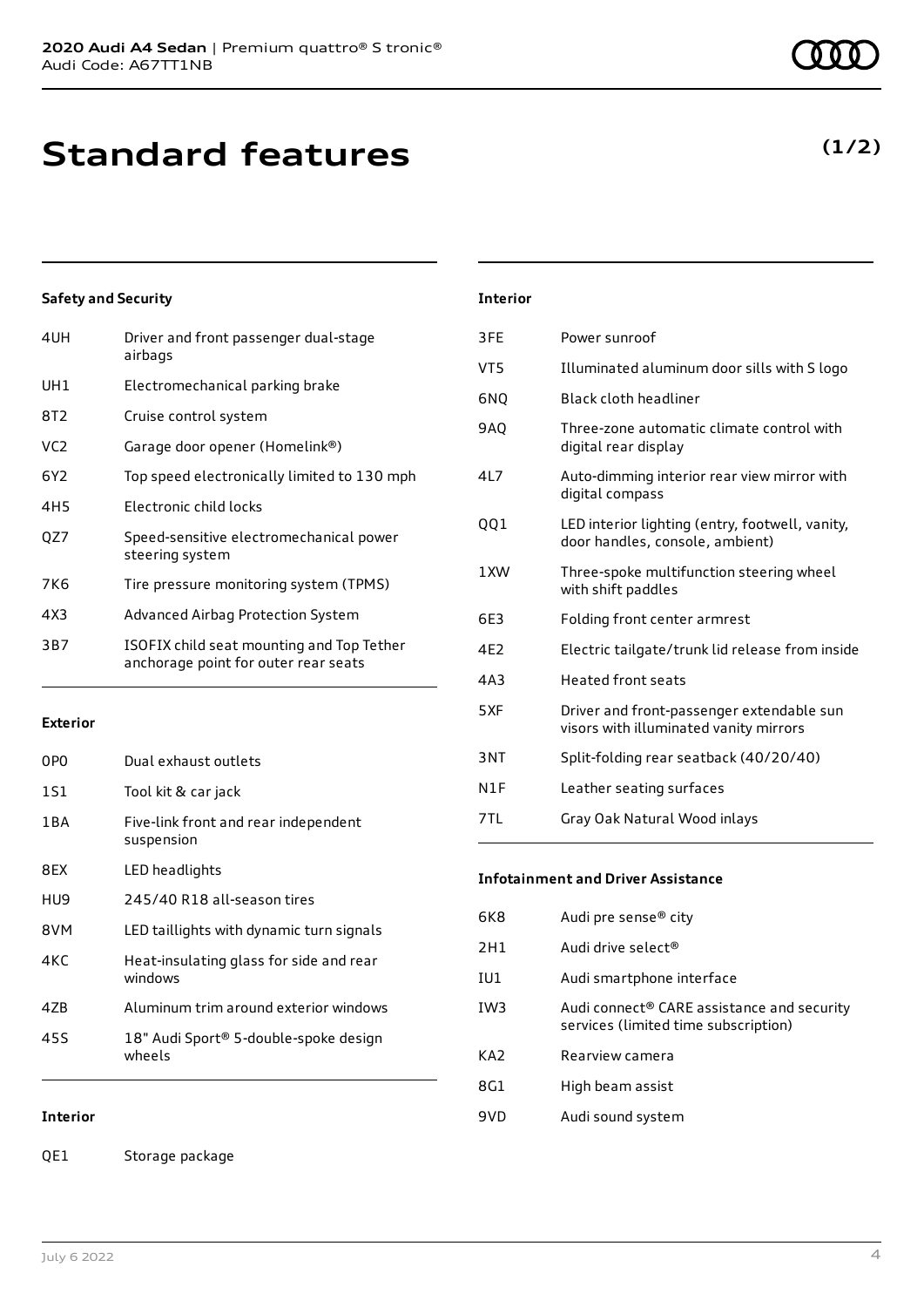**(2/2)**

## **Standard features**

#### **Infotainment and Driver Assistance**

| 9S7 | Driver information system with 7" color |
|-----|-----------------------------------------|
|     | display                                 |

9ZX Preparation for mobile phone (Bluetooth®) with streaming audio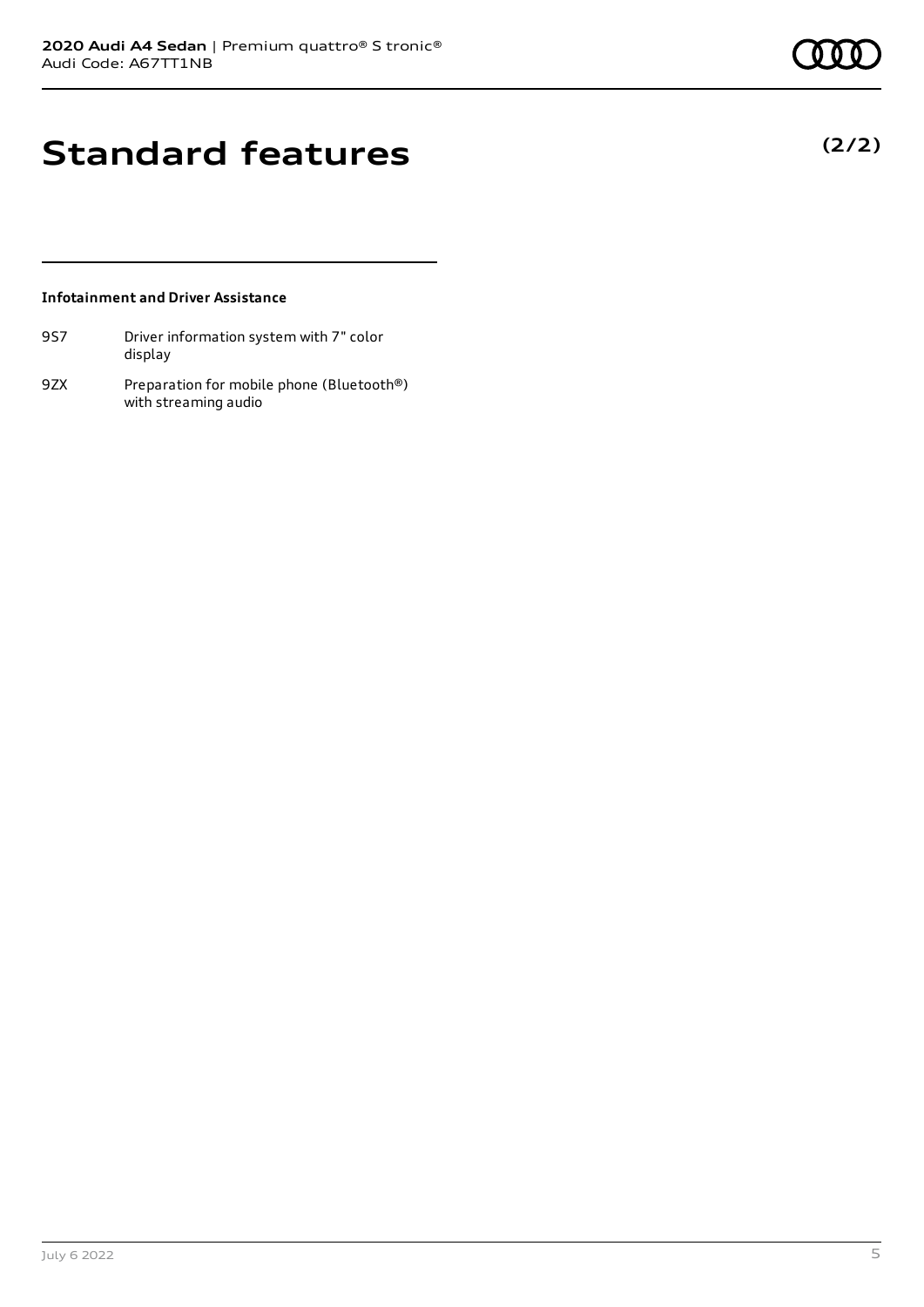### **Dealer remarks**

### *VALUE AND QUALITY AT A GREAT PRICE!!!*

Only 16K MILES on this CarFax Certified **ONE PREVIOUS OWNER 2020 AUDI A4 PREMIUM!!!** Glacier White Metallic over Black with Rock Gray stitching!!

Featuring the optional,

**- CONVENIENCE PACKAGE** -inc: Memory for Driver's Seat, Auto-Dimming Exterior Mirrors, Alarm System w/Motion Sensor, motion sensor, SiriusXM, Audi Side Assist w/Pre Sense Rear, Audi Advanced Key, keyless engine start/stop and entry - doors and trunk.

**- AUDI BEAM-RINGS** -inc: lower door trim LED light displaying Audi logo (4 rings) for front doors only.

#### **AND MORE!!!**

Appointments are recommended so call us **TODAY** to schedule a viewing of our pre-owned inventory! All of our vehicles pass a 135-Point Safety & Quality Inspection completed by our factory-trained ASE Master Certified technicians. And don't forget to ask about our complimentary McGrath Advantage, which has been a cornerstone of The McGrath Auto Group, serving the greater Chicagoland community fo...

**2020 Audi A4 Sedan** | Premium quattro® S tronic® Audi Code: A67TT1NB



# **Technical Specifications**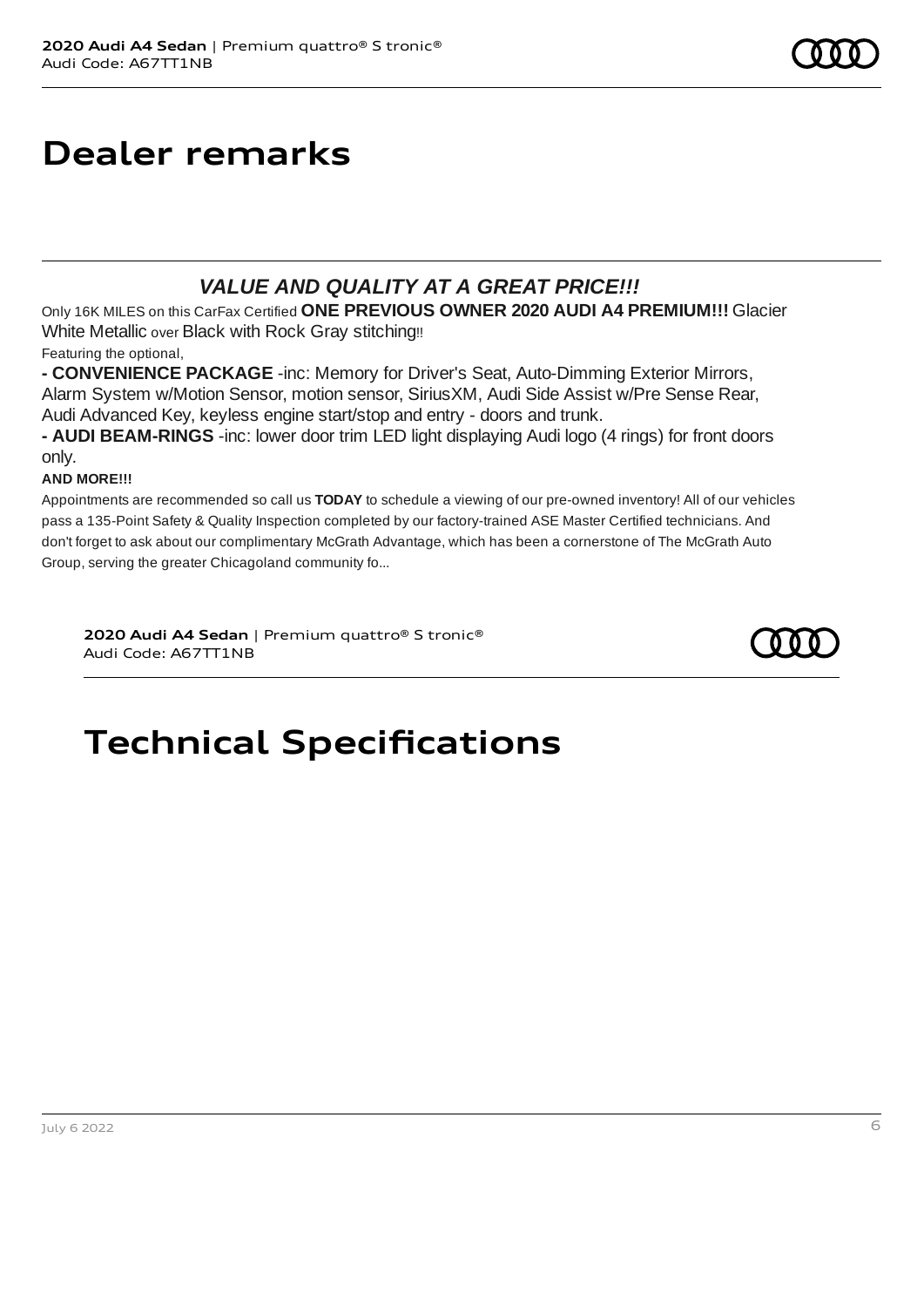**2020 Audi A4 Sedan** | Premium quattro® S tronic® Audi Code: A67TT1NB

### 000 :

### **Contact**

Dealer **Audi Morton Grove**

7000 Golf Road 60053 Morton Grove IL

Phone: +18479988000 FAX: 8479988694

www: [https://www.audimortongrove.com](https://www.audimortongrove.com/)